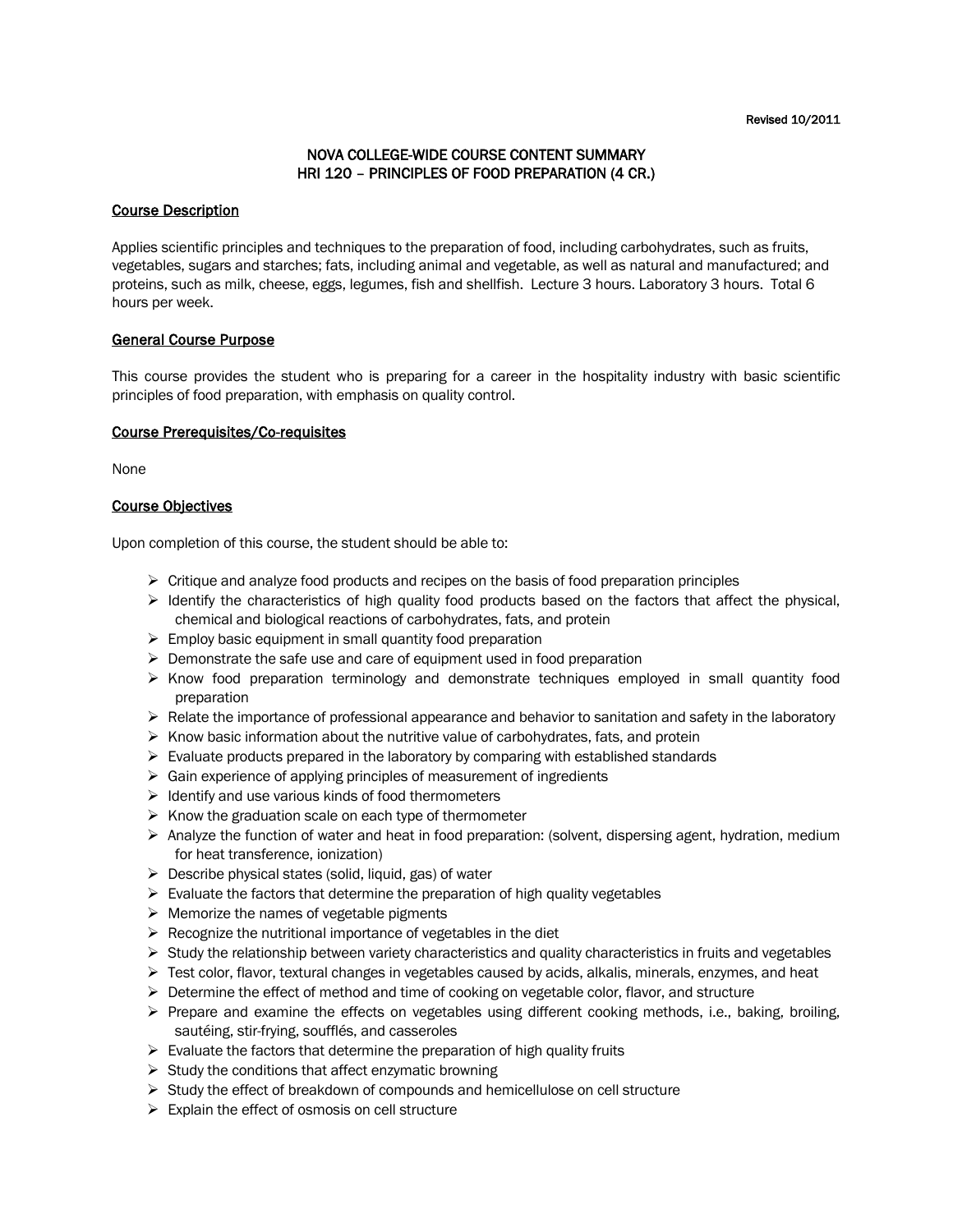- $\triangleright$  Prepare pectin gels
- $\triangleright$  Know the relationship between pectin, protopectin, and pectic acid compounds in gel formation
- Taste and name different types of fruits; tropical/sub-tropical
- $\triangleright$  Illustrate methods of starch granule separation used in gelatinization of the starch
- $\triangleright$  Emphasize the necessity for separation of starch granules for even hydration and gelatinization
- $\triangleright$  Study quality characteristics of selected starch thickened food products
- $\triangleright$  Demonstrate the increase in viscosity in starch thickened products
- $\triangleright$  Illustrate acceptable methods for the preparation of white sauces
- $\triangleright$  Show the relative degrees of viscosity of white sauces prepared with varying ratios of flour to milk
- $\triangleright$  Discuss the use of these sauces in food preparation
- $\triangleright$  Demonstrate methods of cookery which retain the nutrients added to enriched rice and pasta products
- $\triangleright$  Demonstrate methods of cereal cookery
- Exern principles of salad dressing formation based on emulsion principles
- $\triangleright$  Define temporary and permanent emulsions
- $\triangleright$  Classify salad dressing according to emulsion type
- $\triangleright$  Learn the procedure of reforming broken emulsions for use in other recipes
- $\triangleright$  Recognize common emulsifiers used in food preparation
- $\triangleright$  Differentiate between a salad dressing and mayonnaise based on standards of identity
- $\triangleright$  Learn the role of salads in menus and principles of salad preparation
- $\triangleright$  Define appetizer, accompaniment, main course, and dessert salads
- $\triangleright$  Prepare salad recipes and evaluate according to standard principles of salad preparation
- $\triangleright$  Learn the name and distinguishing quality characteristics of green used in salad preparation: iceberg, leaf, endive, romaine, etc
- $\triangleright$  Study the appropriate type of dressing for main salad classifications
- $\triangleright$  Discuss and illustrate marinades and salad dressings
- $\triangleright$  Acquaint students with the properties of fats and oils
- $\triangleright$  Define smoke point and acrolein
- $\triangleright$  Learn appropriate deep fat frying temperatures for different foods protein and carbohydrates
- $\triangleright$  Study factors that affect the smoke point of fats, and rate of fat decomposition
- $\triangleright$  Acquaint students with factors that influence fat absorption by deep fat fried foods
- $\triangleright$  Illustrate principles involved in the preparation of gelatin products
- $\triangleright$  Compare quality characteristics of a gelatin prepared from plain dry gelatin, and a commercial gelatin mix
- $\triangleright$  Illustrate and discuss factors that affect the strength of a gelatin gel and gelatin foam
- $\triangleright$  Identify through laboratory experiments and observation the characteristics of high quality protein products
- $\triangleright$  Observe denaturation and coagulation of protein foods in the laboratory
- $\triangleright$  Identify through laboratory experiments and observation the characteristics of high quality protein products
- $\triangleright$  Acquaint the student with effect of acid on milk proteins
- $\triangleright$  Identify the role of enzymes in coagulation of milk proteins
- $\triangleright$  Appreciate the fact that stability of milk proteins may be both desirable and undesirable
- $\triangleright$  Observe the effect of heat and temperature on milk proteins
- $\triangleright$  Recognize the different types of milk products in the market place and their uses in a food service operation
- $\triangleright$  Compare the flavor, cost, convenience and use in cooking of various types of milk
- $\triangleright$  Understand the relationship between coagulation of milk proteins and the manufacture of natural cheese
- $\triangleright$  Taste and evaluate natural cheeses and processed cheese products
- $\triangleright$  Study factors inherent in the production of a natural cheese
- $\triangleright$  Contrast and compare natural cheese and process cheese
- Define the term "process" cheese and processed cheese food
- $\triangleright$  Demonstrate the effect of emulsifiers on fat stability in cheese exposed to heat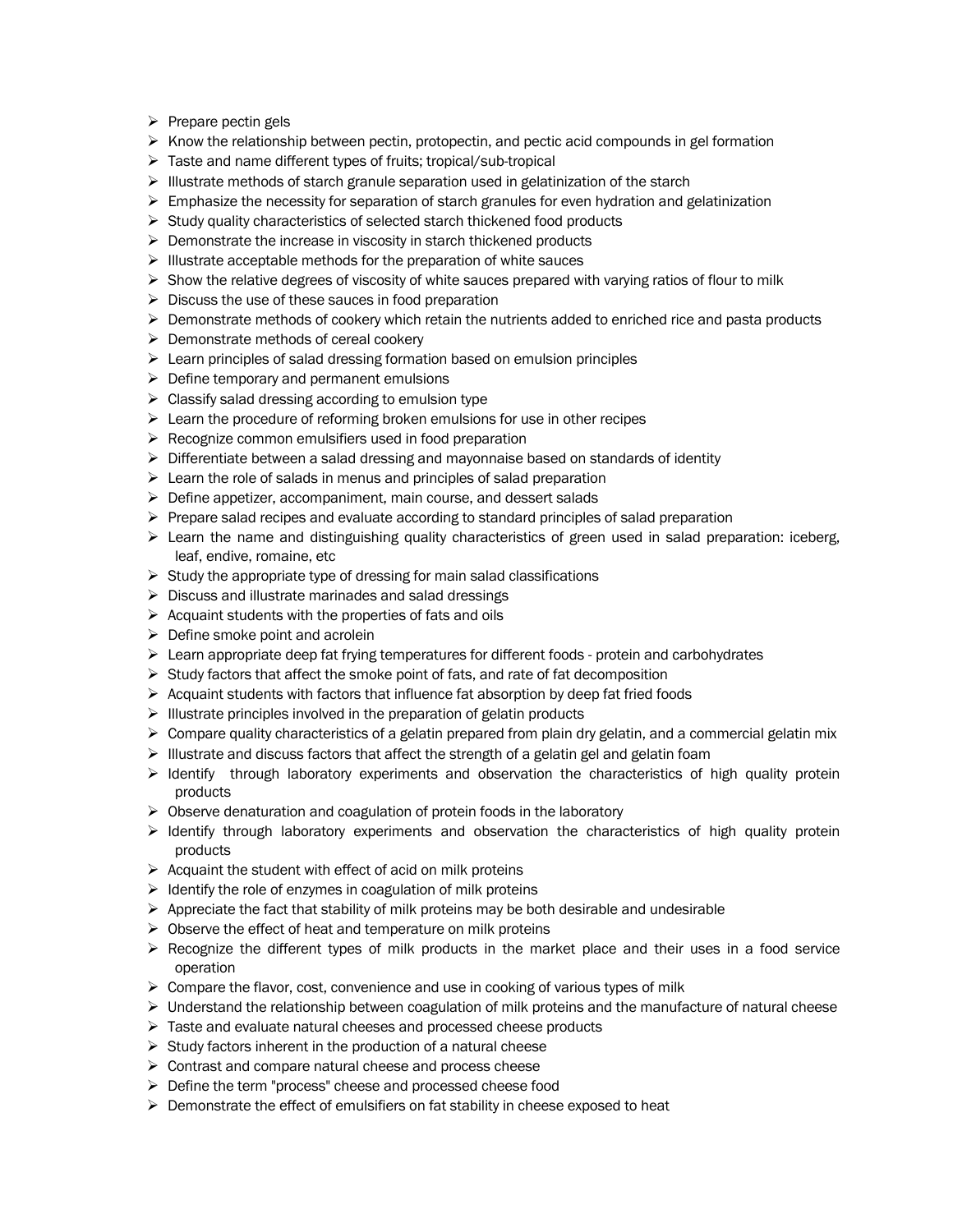- $\triangleright$  Demonstrate the effect of heat on the protein and lactose in cheese
- $\triangleright$  Observe the effect of length of aging and microorganisms used in aging on cheese flavor
- $\triangleright$  Discuss the effect of high heat or prolonged heating on cheese proteins
- $\triangleright$  Illustrate and discuss quality characteristics of shell eggs
- $\triangleright$  Demonstrate selected methods for cooking eggs
- $\triangleright$  Describe selected factors that affect the coagulation of egg proteins
- $\triangleright$  Acquaint the students with differences between stirred and baked custards
- $\triangleright$  Determine the effect of storage on egg quality
- $\triangleright$  Identify changes occurring in eggs as they deteriorate
- $\triangleright$  Demonstrate methods of minimizing the likelihood of forming a ferrous sulfide ring in hard cooked eggs
- $\triangleright$  Differentiate between the coagulation temperature of egg whites, egg yolks, and whole egg
- $\triangleright$  Explain the procedures to use while preparing an egg white foam of optimum volume, texture, and stability
- $\triangleright$  Identify the factors contributing to volume in egg white foams
- $\triangleright$  interpret the role of acid and/or sugar in the coagulation of egg white proteins
- $\triangleright$  Prepare a soufflé
- $\triangleright$  Diagram primal cuts on a beef carcass
- $\triangleright$  Differentiate between primal cuts and secondary cuts on a beef carcass
- $\triangleright$  Prepare and compare dry and moist methods of meat cookery
- $\triangleright$  Discuss and illustrate factors that determine the tenderness of a cut of meat before cooking
- $\triangleright$  Discuss the effect of cooking on the quality characteristics of cooked meat
- $\triangleright$  Identify differences in fat, bone, muscle, and texture of meat cuts from different animals
- $\triangleright$  Acquaint the student with poultry classified as tender and discuss typical quality characteristics of tender birds
- $\triangleright$  Review the factors that cause a cut of meat to be considered less tender
- $\triangleright$  Illustrate moist heat methods of cooking less tender cuts of meat
- $\triangleright$  Demonstrate that collagen will hydrolyze in the presence of heat and moisture
- $\triangleright$  Discuss the relative effectiveness of powdered enzyme, fresh enzyme and acid marinades in tenderizing meat
- $\triangleright$  Evaluate the palatability of meats prepared with mechanical tenderizing, enzyme, and acid tenderizing
- $\triangleright$  Distinguish between inspection, quality grading, and yield grading of meat and meat products
- $\triangleright$  Identify the quality grades in meat products/poultry and eggs
- $\triangleright$  Distinguish between fin-fish and shellfish and memorize the market forms of each
- $\triangleright$  Prepare different types of fin and shellfish utilizing moist and dry heat methods of preparation
- $\triangleright$  Determine the effect of pH on the rehydration of dried legumes outline optimal methods for softening legumes
- $\triangleright$  Illustrate the use of legumes as meat substitutes
- $\triangleright$  Acquaint students with the different variety of legumes
- $\triangleright$  Observe the effect of adding calcium or acid to legumes
- $\triangleright$  Acquaint the student with the biscuit, pastry and muffin method of combining ingredients for baked products
- $\triangleright$  Observe changes that occur in muffin batter with extended stirring of ingredients
- $\triangleright$  Observe the effect of kneading on biscuit dough
- $\triangleright$  Demonstrate the effect of the buttermilk (acid) leavening system on quality of biscuits
- $\triangleright$  Illustrate leavening action as water is converted to steam in baked products
- $\triangleright$  Identify characteristics of the basic sauces
- $\triangleright$  Prepare basic sauces